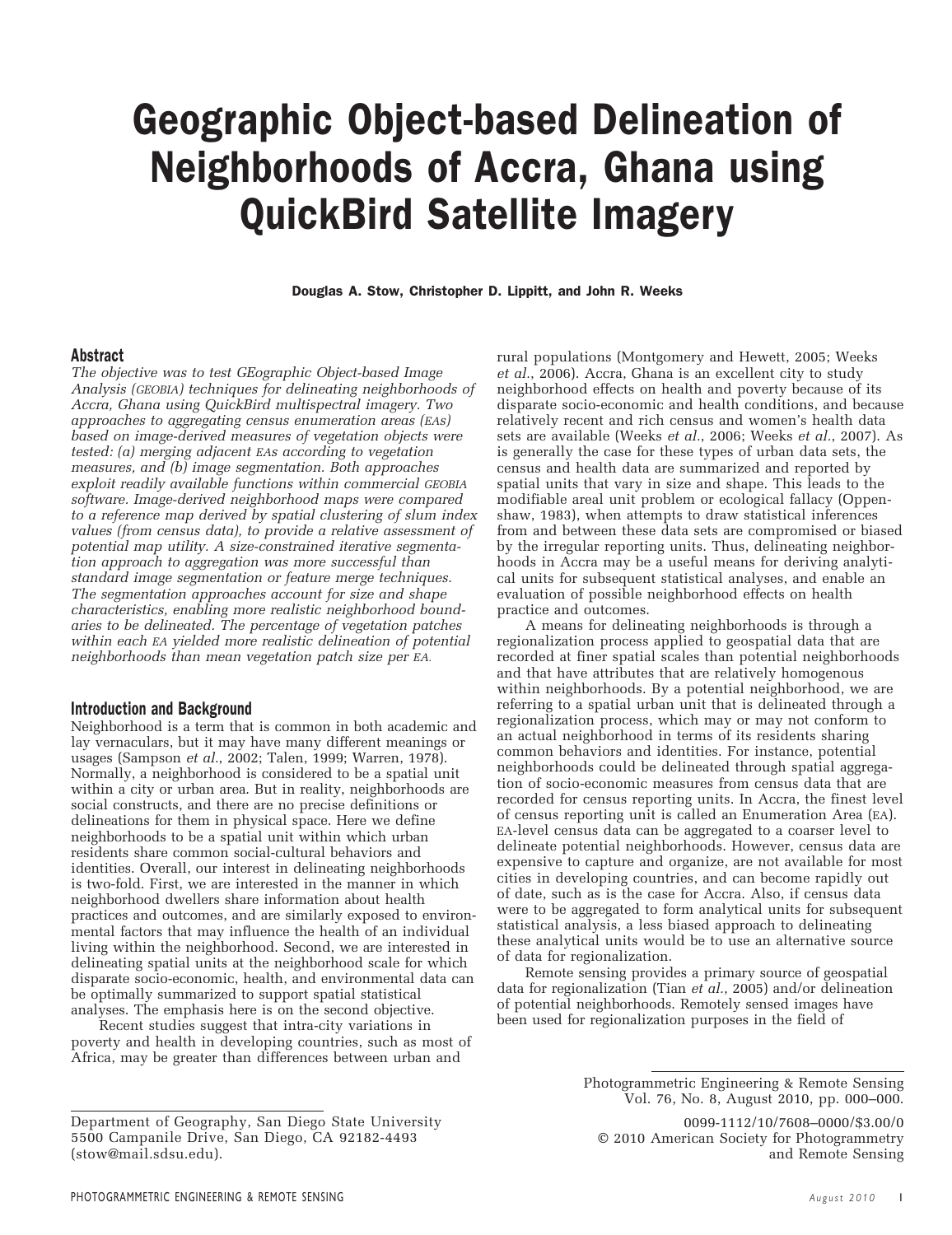hydrology (Boulet *et al.*, 2000; Brunner *et al*, 2004), but apparently, in a very limited manner for intra-urban studies or delineating neighborhoods *per se* (Zhou, 2006). However, several previous studies have evaluated urban socio-economic conditions using high spatial resolution satellite image data (Bjorgo, 2000; Giada *et al.*, 2003; Stow *et al.*, 2007). For remotely sensed images to be useful for urban regionalization and neighborhood delineation, some physical environmental and/or urban infrastructural characteristics of neighborhoods must be identifiable and unique (Rashed, in press). The urban vegetation-impervious-soil (V-I-S) model of Ridd (1995) provides a potentially useful remote sensing approach to deriving geospatial measures that may be used for regionalization purposes. By combining the V-I-S model with GEographic Object-based Image Analysis (GEOBIA; Casilla and Hay, 2008), proportions, sizes, and shapes of basic urban materials and structures may provide the link between the biophysical urban landscape and neighborhoods (Stow *et al.*, 2007).

Accra is a city of around two million people that has grown rapidly in the last decade (Ghana Statistical Services, 2002). While a majority of Accra's inhabitants are poor and live in low socio-economic status (SES) neighborhoods, most of the slums of Accra consist of formal, high density housing settlements, and few informal slums or camps exist currently. In many cases moderate to high SES neighborhoods are juxtaposed with slums, and tend to be located at higher elevations where in-flooding from tropical rains is less common. While size of house structures and properties tend to indicate differences in SES of residential areas (e.g., larger houses and properties indicate higher SES), structures in slum areas often consist of large networks (e.g., compounds) of connected or closely separated single story dwellings that can appear on high spatial resolution imagery to be large buildings.

The most striking and revealing difference between residential areas of varying SES is the relative abundance of vegetation cover. High SES areas have a high proportion of landscape vegetation cover while low SES areas have little (Lo and Faber, 1997). Thus, the proportion or size of vegetation objects may be effective criterion for delineating

Accra neighborhoods. The greatest potential confusion occurs between High SES residential areas and institutional land-use, such as the national government building complexes, that both contain large amounts of landscape vegetation. Another complication is that land-use is often "mixed use," such that buildings may be used both for residential and commercial purposes.

The objective of this study was to test approaches to delineating neighborhoods of Accra based on high spatial resolution multispectral image data from the QuickBird satellite system and GEOBIA. Specifically, we evaluate two parsimonious approaches to regionalizing EAs by using quantitative measures of vegetation objects as the aggregation metrics and constraining the aggregation/segmentation process using EA boundary data. Both approaches exploit readily available functions within the commercial GEOBIA software called Definiens (Version 5); one by merging EAs according to similarity of vegetation objects and the other by image segmentation.

## Data and Methods

We test the two parsimonious approaches to delineating neighborhood units based on QuickBird satellite image data and GEOBIA. EAs were used as the basic spatial unit of analysis and were aggregated in an attempt to form neighborhood units, based on similarity in vegetation patch proportions or mean patch size derived from GEOBIA. Digitized EA boundaries were initially georeferenced only approximately, so the georeferenced QuickBird image was used as a base for fine-tuning the georeferencing of the EA boundaries and ensuring high registration precision between the two data sets. Two approaches to spatial aggregation were tested: (a) polygon merging, and (b) image segmentation. Image-derived neighborhood maps were compared with the reference map derived using the slum index (Weeks *et al.*, 2007) and a spatial data aggregation procedure (Duque, 2007a) described below to provide a relative assessment of potential map utility. A flow chart portraying the data processing and analysis steps is shown in Figure 1.

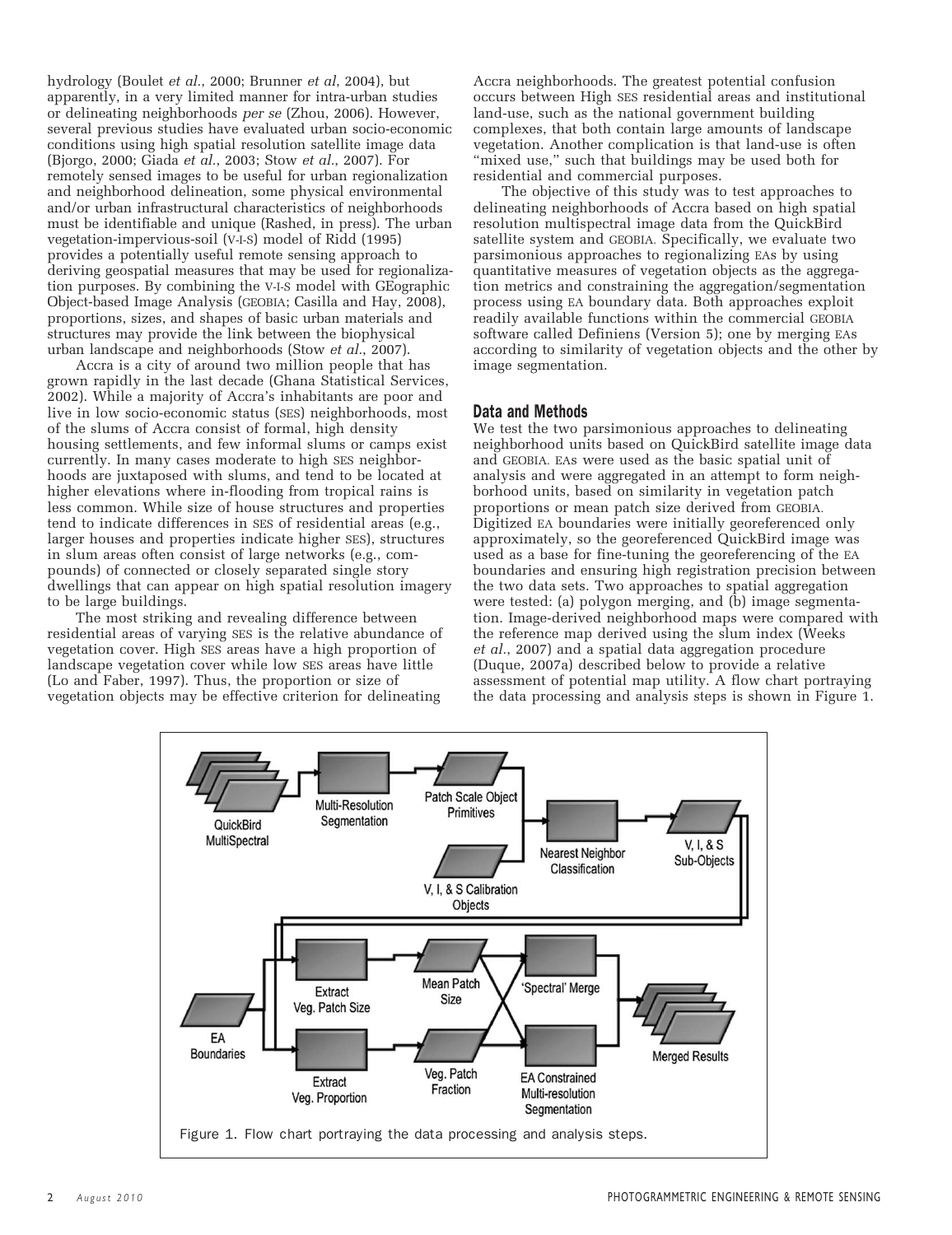A cloud-free QuickBird satellite multispectral with a 2.4 m nominal ground sampling distance (GSD) captured on 12 April 2002 was utilized. The full image covers an 18 km  $(E \text{ to } W) \times 13 \text{ km}$  (N to S) area, which is approximately 80 percent of the Accra Metropolitan Area (AMA). For this study we used a 6 km (E to W)  $\times$  5 km (N to S) subset of the

QuickBird image (shown in Figure 2) that contained most of the neighborhood and land use types found within Accra. The imagery had been georeferenced to the Universal Transverse Mercator map projection by DigitalGlobe at the Standard processing level ( $CESO = 23$  m; RMSE = 14 m). Ocean and inland waters were masked prior to image analyses.

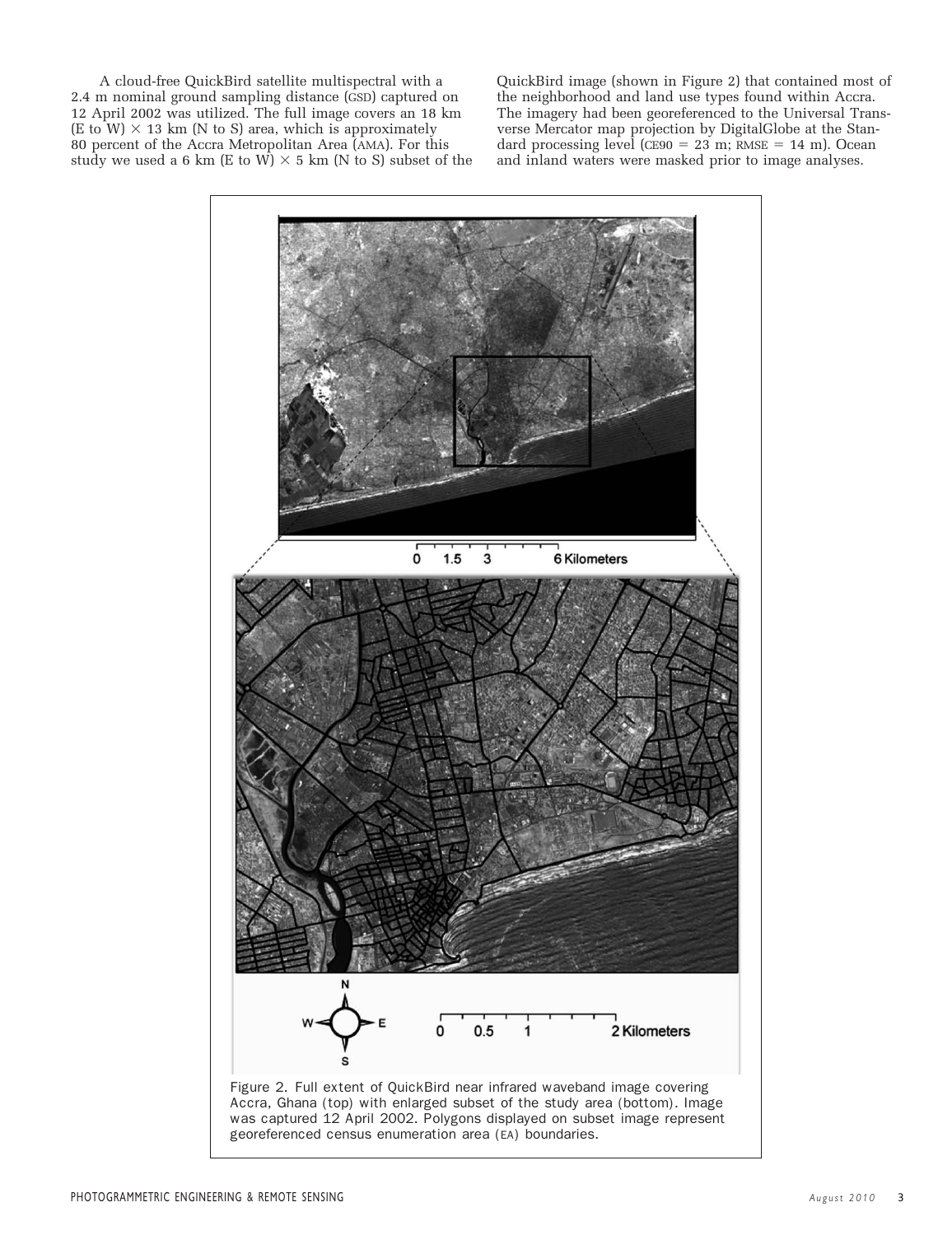A map that had been generated through GIS and spatial aggregation modeling of census data was utilized as reference data for a relative assessment of the utility of imagederived neighborhood maps. Figure 2 contains a map of EA boundaries, and the reference map is displayed in Figure 4f. The reference map was based on a slum index that was calculated for each EA by summing five census variables for each housing unit based on UN-Habitat (2006) definitions of slums as representing place that have one or more of the following characteristics: (a) no running water inside the house, (b) no toilet connected to sewer system, (c) three or more persons per room, (d) roof of non-durable material, and (e) insecure tenure (e.g., squatting) (Weeks *et al.*, 2007). Each housing unit was scaled from 0 to 5, where zero indicates no slum characteristics and five indicates all slum characteristics. The average score for housing units in an EA is the slum index for that EA.

The EA-level map of slum index was subjected to a polygon spatial aggregation procedure called the Max-P-Region (Duque *et al.*, 2007a) to produce 277 "analytical regions." In this method, the problem of aggregation of spatial data is conceptualized as a special case of clustering in which the geographical contiguity between the elements to be grouped are considered. This particular case of clustering methods is usually known as contiguityconstrained clustering or simply the regionalization problem (Duque *et al.*, 2007b). Each EA is compared to its neighbors to see if the neighbors are more like the "kernel" EA than would be expected by chance alone. If so, the neighbor is attached to the kernel EA, and then this new agglomerated EA is compared with neighbors. The process is iterative, working toward a stable solution in which all agglomerations (analytical regions) represent the maximum homogeneity within neighborhoods, and the maximum heterogeneity between neighborhoods.

Of particular importance is that the method is multivariate, taking into account several different variables at a time, and thus, it is an improvement on an earlier agglomeration method using similar data. In this instance, each of the five slum characteristics of the housing units in an EA was evaluated against the values for neighboring EAs in order to make a decision about agglomerating one EA with another. A series of random permutations was run to confirm that the results were significantly different from results that could be obtained by chance alone.

A bottom-up, hierarchical segmentation strategy with two levels of image objects (Stow *et al.*, 2007) was implemented for the image-based derivation of potential neighborhoods. Definiens uses a region-based local mutual segmentation routine, a type of region growing approach, to generate image objects (Baatz *et al.*, 2000; Benz *et al.*, 2004; Yu *et al.*, 2006). We controlled segmentation by both scale (size of segment) and shape (compactness and smoothness characteristics of segments) parameters in an interactive, trial-and-error fashion.

The first and finest segmentation (Level 1) consisted of potential V-I-S patches, where our primary interest was to delineate vegetation patch objects. Image inputs (i.e., spectral features) for the Level 1 segmentation were the four QuickBird multispectral wavebands, NIR, red, green, blue (in order of input) (Stow *et al.*, 2007). Level 1 segmentation was optimized based on visual inspection of training objects (e.g., trees and buildings) on segmentation products generated iteratively by altering segmentation parameters. We used a supervised classification of V-I-S classes based on a standard nearest neighbor (a.k.a., minimum distance to mean) classifier. Input features were selected using a statistical separability measure embedded in the Definiens routine known as Feature Space Optimization. The selected "optimal" features are listed and described in Table 1.

TABLE 1. INPUT FEATURES USED IN LEVEL 1 SEGMENT CLASSIFICATION

| Selected Features   | <b>Feature Description</b>                 |
|---------------------|--------------------------------------------|
| <b>Brightness</b>   | Sum of digital numbers of all bands        |
| Compactness         | Length*width/number of pixels              |
| Shape Index         | Border length/4*object area <sup>1/2</sup> |
| Mean Red Band       | Mean red band value                        |
| Mean NIR Band       | Mean NIR band value                        |
| Std. Dev. Blue Band | Standard deviation of blue band            |
| Std. Dev. NIR Band  | Standard deviation of NIR band             |
| Length/Width        | Object length divided by object width      |

Vegetation objects from the Level 1 segmentation and classification were used to derive vegetation metrics at the EA level. Values for the proportion of vegetation patches and mean size of vegetation patches were derived for each EA and are depicted in Figure 3.

The second segmentation was at a coarser level (i.e., larger objects) at which EAs were grouped in an attempt to form neighborhood units. For Level 2 segmentation, feature inputs were either vegetation patch fraction or vegetation patch size features. To allow segmentation of the Level 1 summary results directly, it was necessary export the Level 1 objects into an ArcGIS<sup>®</sup> shapefile (\*.shp), convert them to a raster layer, and import them back into Definiens as if they were a spectral layer. To constrain the Level 2 segmentation, the EA boundary file was imported in vector format and was an input to the segmentation routine as a thematic layer (along with the vegetation patch features). A large scale parameter was used to generate objects that were only limited in size by the EA boundaries. This ensured that aggregated segments conformed to EA boundaries and that resultant segmentation products directly represented maps depicting potential neighborhood boundaries.

To limit the generation of unrealistically large neighborhood objects, a size-constrained iterative segmentation procedure was also tested. After initial segmentation using a scale factor of 15 (Shape  $= 0.3$ ; Compactness  $= 1.0$ ), objects smaller than an empirically defined threshold (200,000 m<sup>2</sup>) were allowed to aggregate further in subsequent segmentations. The scale factor was increased sequentially from 100 to 1,000 in increments of 100.

A simpler and more direct approach to aggregating EAs was also tested using the Merge function of Definiens software. This function employs topological and feature similarity criteria to group adjacent image segments. The topological criterion is simply that only objects sharing a common boundary can be merged and the spectral criterion is a simple linear distance measure for input features. In this case, the features were vegetation patch proportion and mean patch size for each EA. As with the selection of segmentation parameters, the merge distance factor was optimized through interactive modification according to visual examination of aggregated EA boundaries. The objective was to minimize the number of newly formed neighborhood objects, while avoiding elongated or low compactness objects.

Spatial correspondence of the five image-derived neighborhood maps was compared with the reference map that had been derived from the spatially aggregated slum index (census-based) data. This provided a relative assessment of the potential utility of the image-derived maps for representing actual neighborhoods in Accra, given that there is no absolute definition or delineation of neighborhoods at this time. We assessed spatial correspondence by comparing summary statistics and through spatial correspondence overlay analysis. Summary statistics included number, mean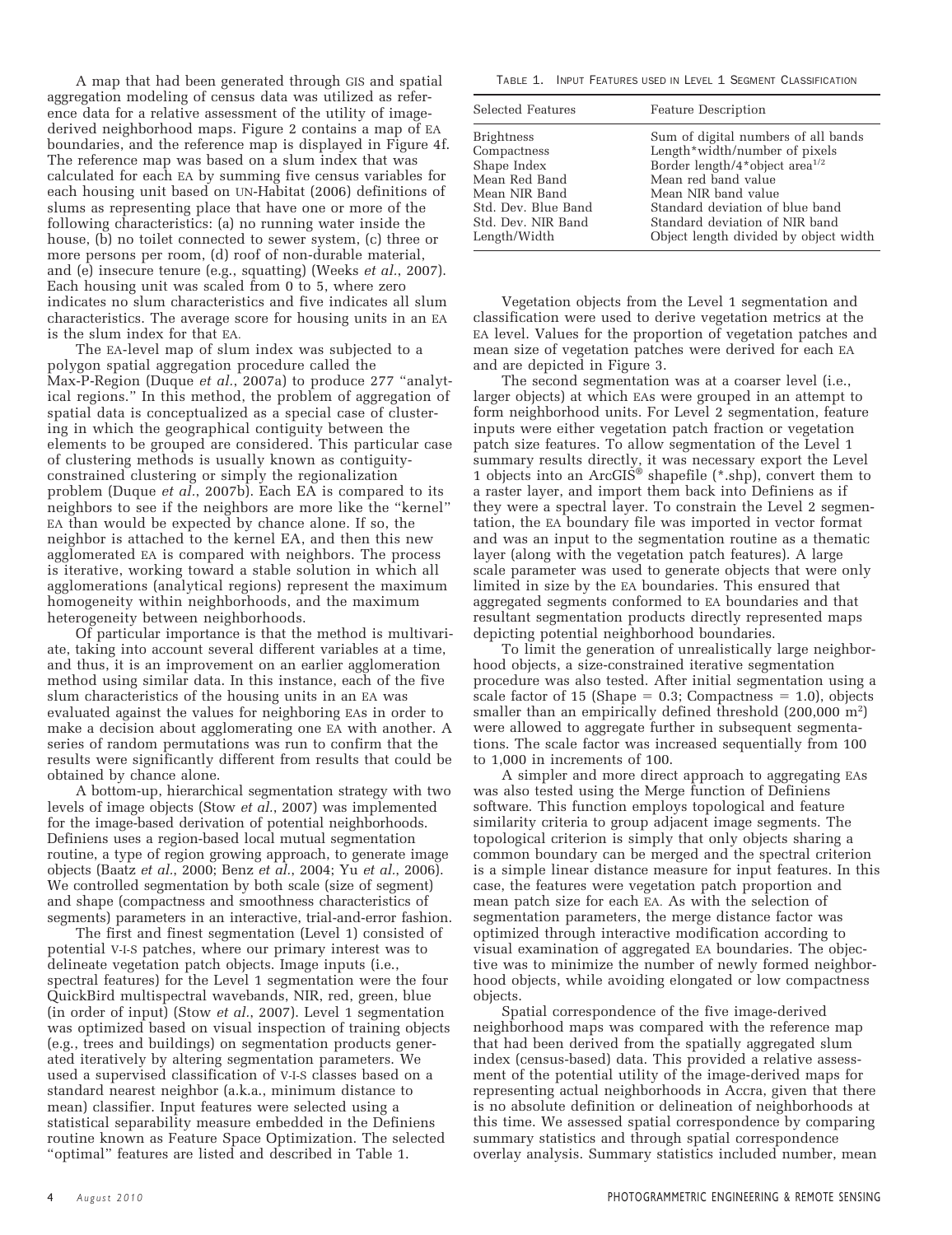

size, and range of sizes of neighborhood units. Spatial correspondence analysis was challenging to perform since the image-derived and reference maps represent polygons that delineate possible neighborhoods, but have no attributes or labels associated with them. With the census-derived map as the reference, the mean number of image-derived neighborhood polygons contained within each reference map polygons was tabulated by determining centroids for imagederived polygon and counting centroids contained within each reference polygon. A smaller average number of contained centroids indicates greater correspondence with the reference map, since the image-derived maps tended to represent a greater number of neighborhood polygons (i.e., fewer EAs were aggregated).

## Results

The five image-derived maps representing potential neighborhood boundaries are shown relative to the reference map in Figure 4f. It is apparent in Figure 4 that more neighborhoods are portrayed on the image-derived maps than the reference map, except for the map derived by sizeconstrained iterative segmentation. Stated differently, fewer EA aggregations resulted from the merging or segmentation of the QuickBird-generated vegetation patch objects than for the aggregation of the Slum Index. The map generated from the size-constrained iterative segmentation procedure applied to QuickBird-estimated vegetation proportions is visually most similar to the reference map. This is the case because the procedure aggregated more EAs than those used to generate the other image-based maps. In general, maps derived using segmentation were more similar to the reference map than those generated with the merge approach, and maps based on vegetation proportion inputs were more similar to the reference map than those based vegetation size feature inputs.

The size-constrained iterative segmentation map and the reference map appear to represent similar size units that have different shape configurations, but neither map appears to better represent actual neighborhoods. The size-constrained iterative segmentation approach better identified EAs that mostly consisted of government and other institutional land-use from residential areas, whereas the slum index map tended to group these units with EAs composed of high SES residential areas. Low SES neighborhoods seem to be more fragmented on all maps than our ground reconnaissance suggests is realistic, as a consequence of incomplete aggregation of numerous small EAs in these densely populated areas. The shape representation criteria of the image segmentation approach to aggregation yielded neighborhood units that have more smoothly varying boundaries than those depicted on the reference map or the spectral merge products.

Table 2 lists summary statistics and Table 3 spatial correspondence analysis results from the comparison of the five image-derived maps of neighborhood units with the reference map. Both tables substantiate the findings from the visual analysis of map products. The map based on sizeconstrained iterative segmentation of vegetation proportions was more similar to the reference map in terms of the number and size of potential neighborhoods, while the other four image-derived maps depicted many more, smaller units. Spatial correspondence analysis results show that the map derived with size-constrained iterative segmentation was similar in terms of number and size of units, and on average, 1:1 image-derived units were contained within a reference map unit, which implies a high level of agreement. However, the only exact, one-to-one matches were larger EAs that had not been aggregated.

#### Conclusions

Our evaluation of approaches to delineating neighborhoods of a large city in a developing country is a unique application of GEOBIA. In fact, few attempts at delineating neighborhoods based on remotely sensed imagery (Zhou, 2006) and none pertaining to intra-urban regionalization studies are evident in the remote sensing literature. Such an application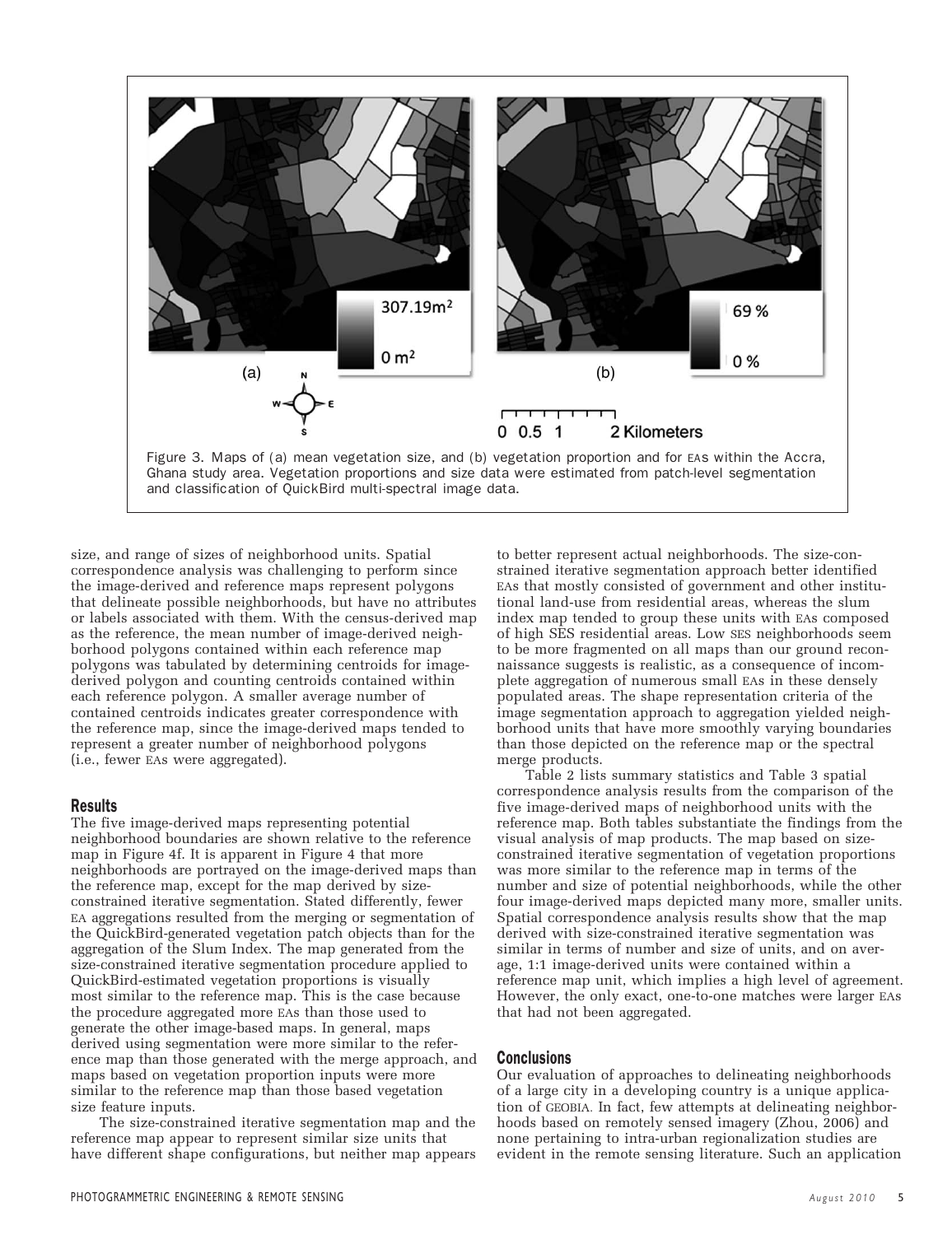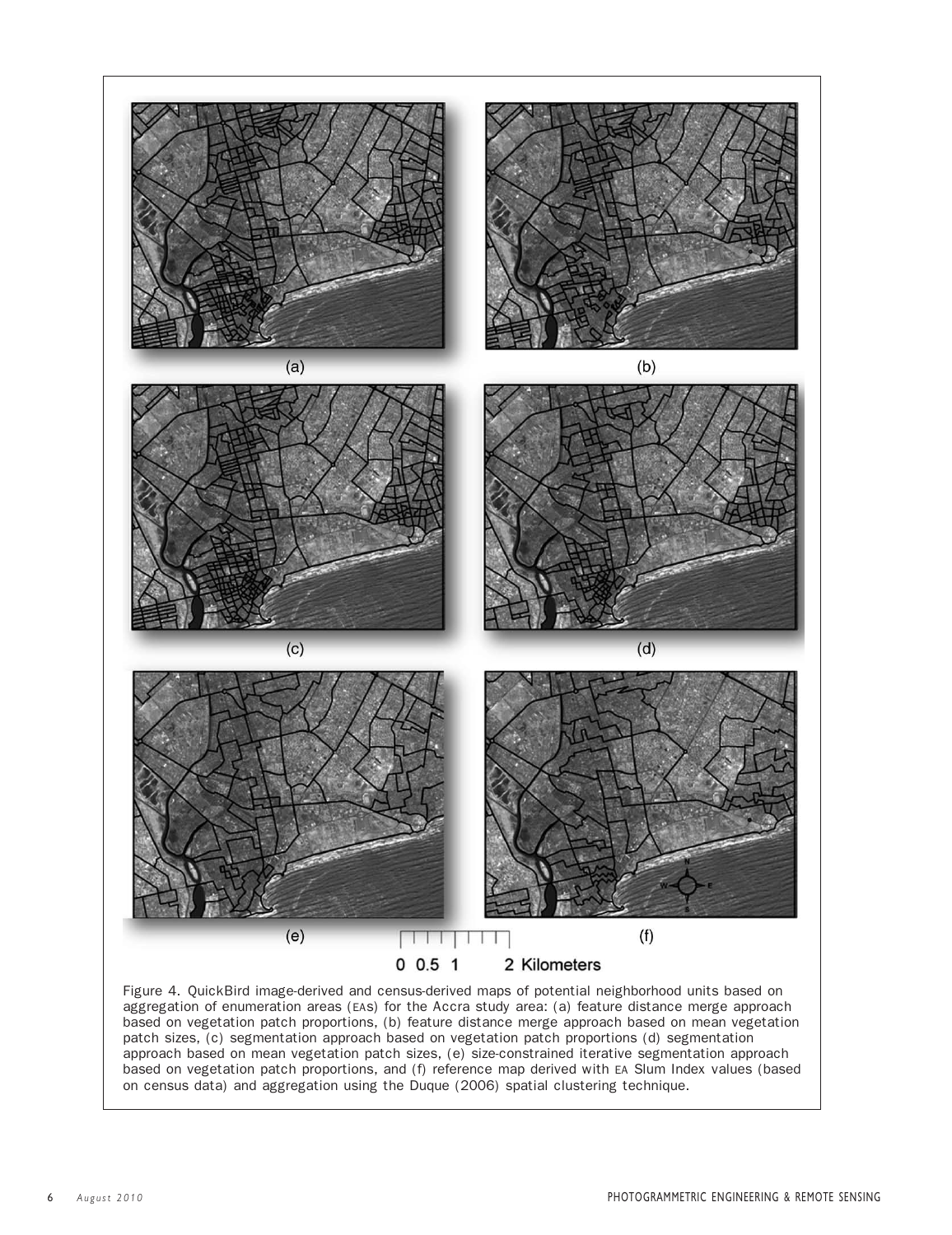TABLE 2. SUMMARY STATISTICS FOR POLYGON UNITS IN NEIGHBORHOOD MAPS

| Aggregation approach-Feature input               | No. | Mean Size $(m^2)$ | Std. Dev. Size $(m^2)$ |
|--------------------------------------------------|-----|-------------------|------------------------|
| Reference                                        | 79  | 273,827           | 429,728                |
| Spectral merge-veg %                             | 286 | 115,441           | 234,821                |
| Spectral merge-veg size                          | 432 | 68.892            | 152,561                |
| Segmentation-veg %                               | 184 | 116,701           | 240,995                |
| Segmentation-veg size                            | 309 | 69,565            | 159,124                |
| Size-constrained iterative<br>segmentation-veg % | 69  | 314,068           | 330,642                |

TABLE 3. SPATIAL OVERLAY CORRESPONDENCE OF IMAGE-DERIVED NEIGHBORHOOD MAPS RELATIVE TO THE REFERENCE MAP. VALUES REPRESENT NUMBER OF IMAGE-DERIVED POLYGON CENTROIDS WITHIN REFERENCE POLYGONS. SMALLER VALUES IMPLY GREATER SPATIAL CORRESPONDENCE.

| Aggregation approach-feature input                | Mean | Standard Deviation | Maximum |
|---------------------------------------------------|------|--------------------|---------|
| Spectral merge-veg %                              | 2.53 | 2.64               | 16      |
| Spectral merge-veg size                           | 4.14 | 3.82               | 23      |
| Segmentation-veg %                                | 2.47 | 2.27               |         |
| Segmentation-veg size                             | 4.08 | 3.38               | 11      |
| Size-constrained iterative<br>segmentation -veg % | 1.01 | 1.42               |         |

is particularly challenging given the vagueness associated with the meaning and definitions of neighborhoods and therefore, the difficulty in assessing the validity and utility of image-derived maps of neighborhoods. Even the map evaluation phase of this study required development of novel methods for comparing maps of neighborhood boundaries.

We tested two approaches to aggregating census units (EAs) to form potential neighborhoods, based on commercial GEOBIA software. An EA-constrained image segmentation approach to aggregation was more successful than a simple polygon merge technique that was based solely on the similarity of image-derived features between contiguous EAs. The segmentation approach is capable of accounting for size and shape characteristics, which enables more realistic neighborhood boundaries to be delineated. Further refinement of the EA-constrained segmentation procedure was required to achieve a reasonable map of neighborhood boundaries that more closely approximated a reference map. The refinement entailed constraining or limiting the size of EAs that were aggregated through segmentation, and sequentially increasing the size constraint in an iterative fashion. The reference map was derived from census data by calculating a slum index and then spatially aggregating EAs using spatial clustering routine.

While many image-derived feature inputs were explored initially, two vegetation features based on patch-level segmentation of urban objects showed the most promise and were tested. The percentage of vegetation patches within each EA was a better discriminant for delineating potential neighborhoods than mean vegetation patch size per EA. Vegetation proportions within residential neighborhoods tend to be greater for higher SES residential areas and can be readily estimated and mapped using QuickBird or other visible/NIR optical image data.

This study is a first step towards semi-automated, image-based delineation of urban neighborhoods based on high spatial resolution image data. While it is appropriate to start with a parsimonious approach that is based on aggregation of EAs, particularly when the primary available reference data were derived in a similar manner, the ultimate

objective is to delineate neighborhoods from the pixel up, based on GEOBIA techniques. Until such objectives are realized, visual image interpretation of high spatial resolution imagery provides an immediately available and likely successful means for delineating neighborhoods, particularly when conducted by interpreters who are generally familiar with the neighborhoods of a city. As neighborhood definitions become more specific and train/test data are available through field surveys and resident interviews, the ability to more automatically delineate neighborhoods will likely be realized.

## Acknowledgments

This research was funded partially by grant number R01 HD054906-01 from the National Institute of Child Health and Human Development (John Weeks, principal investigator). Field support in Accra was provided by Raphael Arku of the University of Ghana and Ryan Engstrom, David Rain, Christianna Ludlow, and Sarah Antos of George Washington University.

#### References

- Baatz, M., and A. Schäpe, CHÄ PE, 2000. Multiresolution segmentation-an optimization approach for high quality multi-scale image segmentation, *Angewandte Geographische Informationsverarbeitung X* (J. Strobl, T. Blaschke and G. Griesebner, editors), Heidelberg: Wichmann-Verlag, pp. 12–23.
- Benz, U.C., P. Hofmann, G. Willhauck, I. Lingenfelder, and M. Heynen, 2004. Multi-resolution, object-oriented fuzzy analysis of remote sensing data for GIS-ready information, *ISPRS Journal of Photogrammetry and Remote Sensing*, 58:239–258.
- Bjorgo, E., 2000. Using very high spatial resolution multispectral satellite sensor imagery to monitor refugee camps, *International Journal of Remote Sensing*, 21(3):611–616.
- Boulet, G., A. Chehbouni, I. Braud, M. Vauclin, R. Haverkamp, and C. Zammit, 2000. A simple water and energy balance model designed for regionalization and remote sensing data utilization, *Agricultural and Forest Meteorology*, 105(1–3):117–132.
- Brunner P., P. Bauer, M. Eugster, and W. Kinzelbach, 2004. Using remote sensing to regionalize local precipitation recharge rates